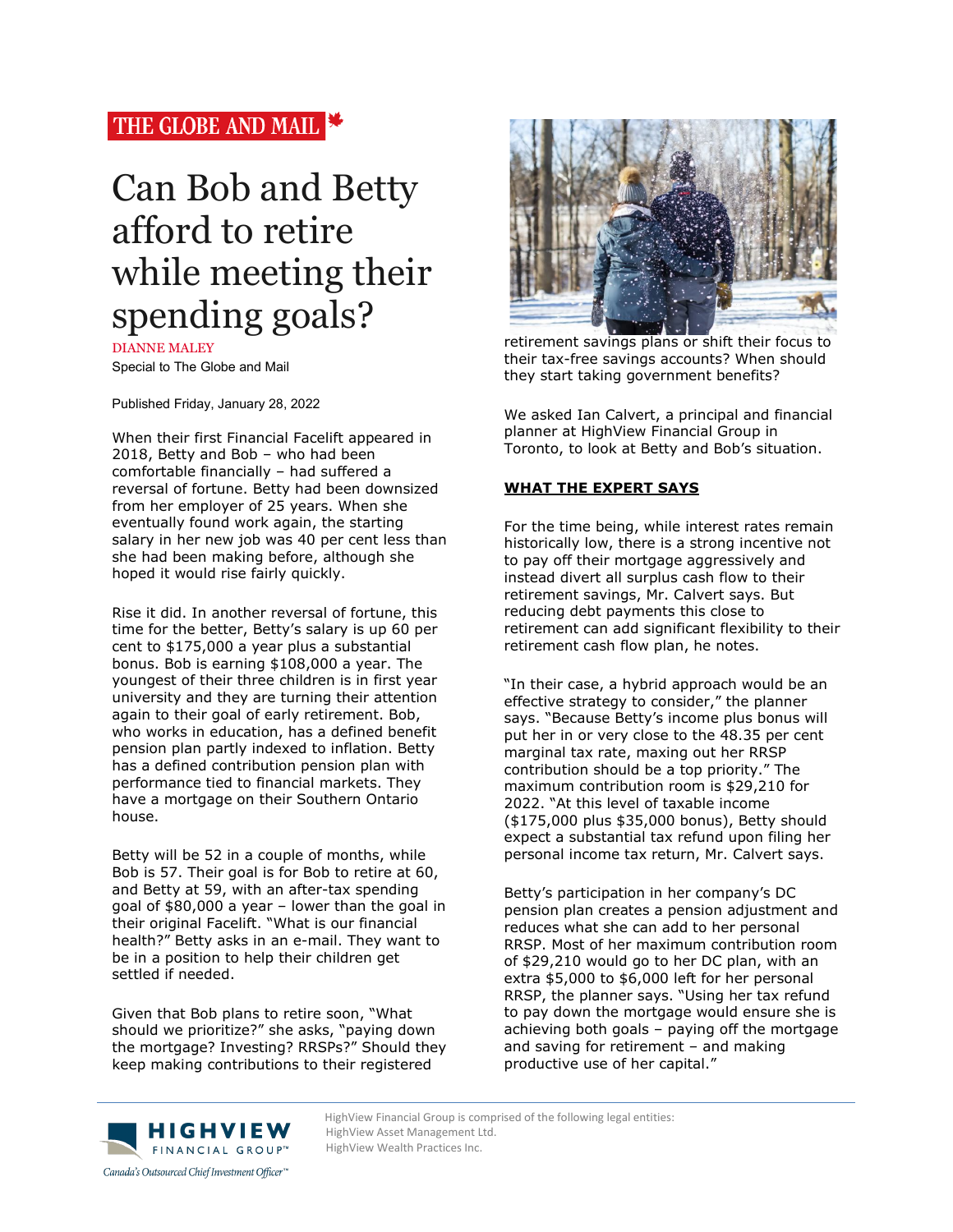Bob and Betty have combined investable assets of \$1,028,000. Betty is taking advantage of the employer matching on her DC pension. These contributions, topping up her personal RRSP, and an expected annual rate of return of 5 per cent on their portfolio, gives them an expected future value of their portfolio of \$1.7-million by 2029, when both have retired, Mr. Calvert says. Starting in 2029, to meet their cash flow needs, "they would need to initiate a sustainable withdrawal strategy from their entire retirement portfolio." This would involve converting all RRSPs to registered retirement income funds (RRIFs) and the locked-in retirement account from Betty's DC pension to a life income fund (LIF).

Their cash flow plan in 2030 – the first full year in which they are both retired – shows total gross income of \$153,000 a year. By then, Bob would be 66 and collecting CPP and OAS. Their income would consist of \$14,600 of CPP benefits and \$8,800 of OAS for Bob, \$51,100 of pension income for Bob, total RRIF withdrawals of \$40,500 and total LIF withdrawals of \$38,000. After income taxes of \$30,000 and mortgage payments of \$27,600, they would have \$95,400 a year of free cash flow to fund their retirement lifestyle expenses of \$94,000 (their \$80,000 goal indexed to estimated inflation).

After splitting Bob's pension, their taxable income would be about \$76,500 a year each, Mr. Calvert says.

"The years from 2030 to 2035 would demand the highest withdrawals from their portfolio since Betty will not yet be getting her CPP and OAS benefits," the planner says. His forecast assumes she begins collecting government benefits at the age of 65. As well, they may still be making mortgage payments of \$27,600 a year. "However, even in their highest withdrawal years (2030-35), the demands on the portfolio would be an estimated \$78,500 per year." This would result in a sustainable withdrawal rate of about 4.6 per cent a year from their current asset base, he says.

Once their mortgage is paid in 2034 at the latest and Betty starts receiving full CPP and OAS benefits in 2035, they would have a healthy surplus of cash each year, the planner says. "If they can maintain this level of spending, indexed to inflation, they shouldn't

worry about the longevity of their retirement assets and could even consider adding extra expenses."

Betty and Bob ask when they should start taking CPP and OAS.

Although Bob is retiring at 60 in 2024, their cash flow will still be healthy because Bob will immediately start collecting his DB pension with a bridge benefit. More importantly, Betty will still be working. From a cash flow perspective, there is no need for either of them to take the reduced CPP benefit at 60, the planner says. Doing so would result in a significant reduction of 0.6 per cent for each month before the age of 65. They would sacrifice 36 per cent of the normal CPP benefit.

One financial weakness on their balance sheet is the lack of TFSA assets. Between their RRSPs, Betty's DC pension and Bob's DB pension, they have great retirement assets. "But all these assets provide taxable income and can create some serious tax pain if a large expense occurred and they had to withdraw a lump sum," Mr. Calvert says. "Betty and Bob should make it a high priority to get some savings in their TFSAs, particularly during the years of 2022-24, when they still have dual family income and surplus cash flow is at its highest."

### **CLIENT SITUATION**

**The people:** Bob, 57, Betty, 51, and their three children, 17, 20 and 22

**The problem:** Given that Bob plans to retire in a couple of years, how should they use their surplus cash flow – to pay off the mortgage or add to their retirement savings? Are they in good shape financially to meet their \$80,000 a year spending goal?

**The plan:** After Betty retires, they convert their RRSPs to RRIFs and begin withdrawing. Betty converts her pension to a life income fund and begins tapping it as well. Both take CPP and OAS at 65. In the meantime, they should focus their saving on their TFSAs to give them more flexibility.

**The payoff:** A worry-free retirement



HighView Financial Group is comprised of the following legal entities:<br>
HighView Asset Management Ltd. HighView Asset Management Ltd. HighView Wealth Practices Inc.